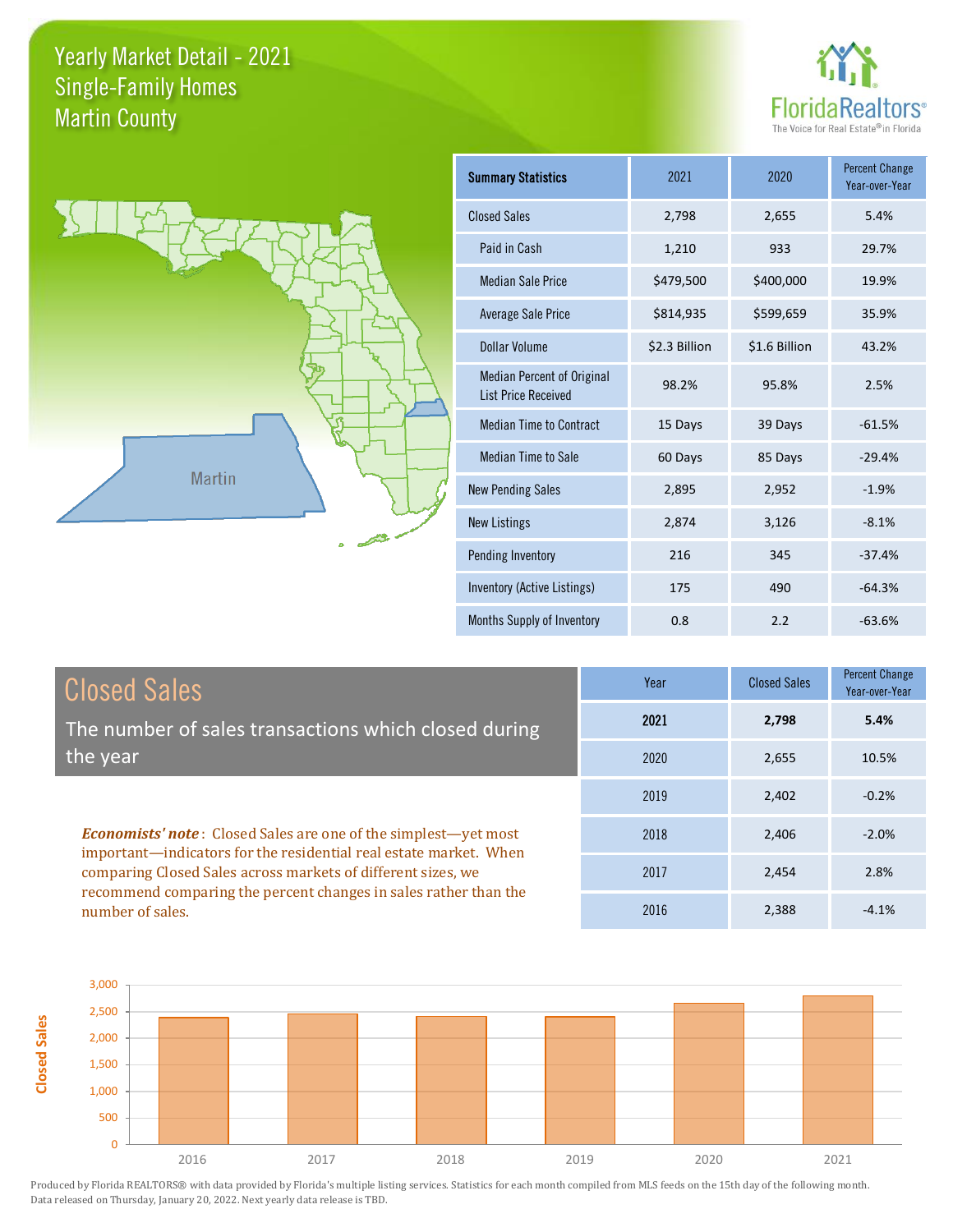

851 -13.7%

|                                                                                                                                                       | Year | <b>Cash Sales</b> | Percent Change<br>Year-over-Year |
|-------------------------------------------------------------------------------------------------------------------------------------------------------|------|-------------------|----------------------------------|
| The number of Closed Sales during the year in which                                                                                                   | 2021 | 1,210             | 29.7%                            |
| buyers exclusively paid in cash                                                                                                                       | 2020 | 933               | 3.4%                             |
|                                                                                                                                                       | 2019 | 902               | 0.4%                             |
| <b>Economists' note:</b> Cash Sales can be a useful indicator of the extent to<br>which investors are participating in the market. Why? Investors are | 2018 | 898               | $-1.6%$                          |
| far more likely to have the funds to purchase a home available up front,<br>whereas the typical homebuyer requires a mortgage or some other           | 2017 | 913               | 7.3%                             |

2016 form of financing. There are, of course, many possible exceptions, so this statistic should be interpreted with care. 1,200 1,400



# Cash Sales as a Percentage of Closed Sales The percentage of Closed Sales during the year which were Cash Sales

*Economists' note* : This statistic is simply another way of viewing Cash Sales. The remaining percentages of Closed Sales (i.e. those not paid fully in cash) each year involved some sort of financing, such as mortgages, owner/seller financing, assumed loans, etc.



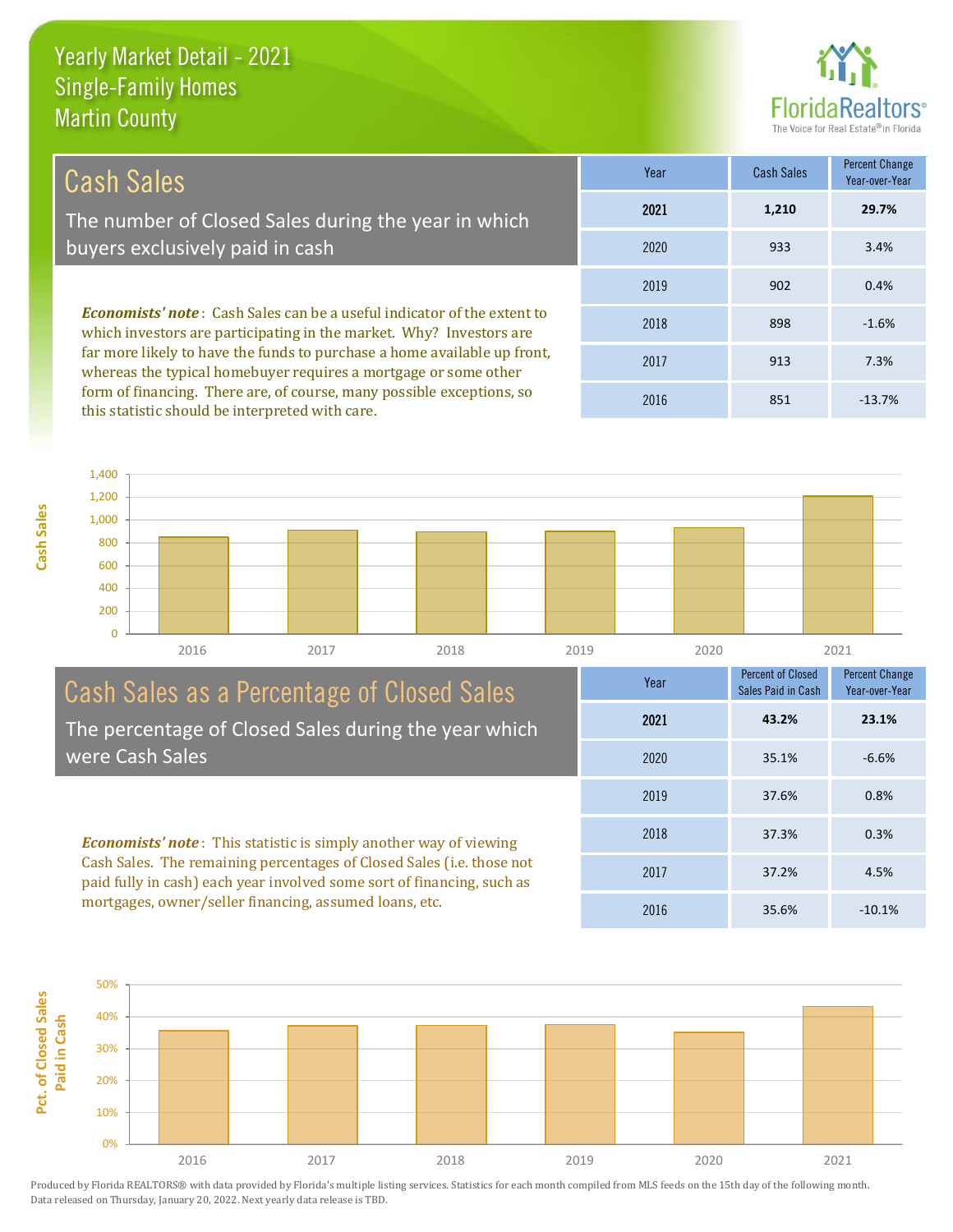

| Median Sale Price                                                                                                                               | Year | <b>Median Sale Price</b> | Percent Change<br>Year-over-Year |
|-------------------------------------------------------------------------------------------------------------------------------------------------|------|--------------------------|----------------------------------|
| The median sale price reported for the year (i.e. 50% of                                                                                        | 2021 | \$479,500                | 19.9%                            |
| sales were above and 50% of sales were below)                                                                                                   | 2020 | \$400,000                | 7.8%                             |
| <b>Economists' note:</b> Median Sale Price is our preferred summary                                                                             | 2019 | \$371,000                | 3.1%                             |
| statistic for price activity because, unlike Average Sale Price, Median<br>Sale Price is not sensitive to high sale prices for small numbers of | 2018 | \$360,000                | 5.2%                             |
| homes that may not be characteristic of the market area. Keep in mind<br>that median price trends over time are not always solely caused by     | 2017 | \$342,250                | 8.7%                             |
| changes in the general value of local real estate. Median sale price only<br>انه بانتان التابين المعامل المتحدين المستحدين                      | 2016 | \$315,000                | 9.6%                             |



# Average Sale Price

The average sale price reported for the year (i.e. total sales in dollars divided by the number of sales)

reflects the values of the homes that *sold* each year, and the mix of the

types of homes that sell can change over time.

*Economists' note* : Usually, we prefer Median Sale Price over Average Sale Price as a summary statistic for home prices. However, Average Sale Price does have its uses—particularly when it is analyzed alongside the Median Sale Price. For one, the relative difference between the two statistics can provide some insight into the market for higher-end homes in an area.





**Average Sale Price** 

**Median Sale Price**

**Median Sale Price**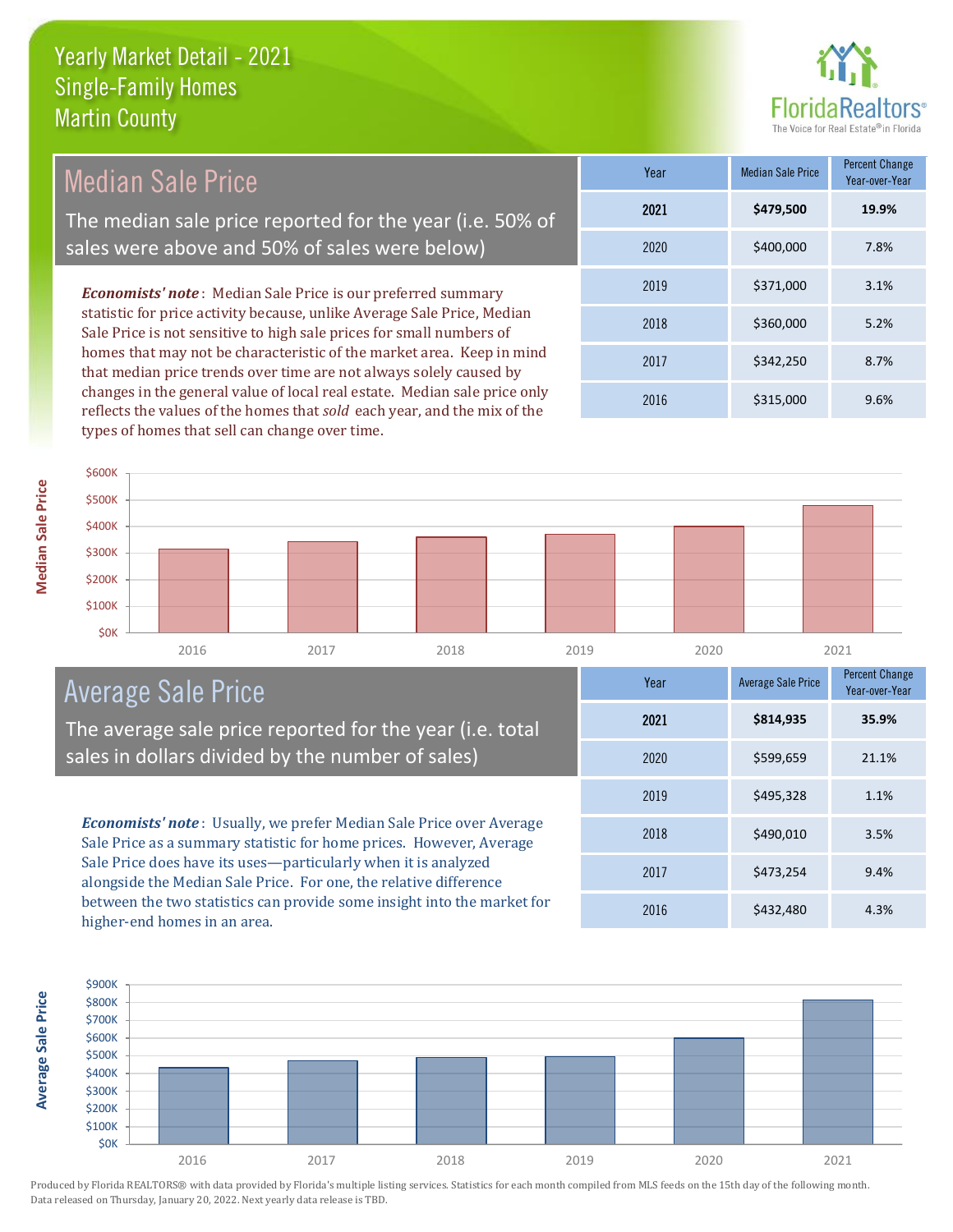# Dollar Volume

The sum of the sale prices for all sales which closed during the year

*Economists' note* : Dollar Volume is simply the sum of all sale prices in a given time period, and can quickly be calculated by multiplying Closed Sales by Average Sale Price. It is a strong indicator of the health of the real estate industry in a market, and is of particular interest to real estate professionals, investors, analysts, and government agencies. Potential home sellers and home buyers, on the other hand, will likely be better served by paying attention to trends in the two components of Dollar Volume (i.e. sales and prices) individually.

| Year | <b>Dollar Volume</b> | <b>Percent Change</b><br>Year-over-Year |
|------|----------------------|-----------------------------------------|
| 2021 | \$2.3 Billion        | 43.2%                                   |
| 2020 | \$1.6 Billion        | 33.8%                                   |
| 2019 | \$1.2 Billion        | 0.9%                                    |
| 2018 | \$1.2 Billion        | 1.5%                                    |
| 2017 | \$1.2 Billion        | 12.5%                                   |
| 2016 | \$1.0 Billion        | 0.0%                                    |

**Dollar Volume**



# Median Percent of Original List Price Received

The median of the sale price (as a percentage of the original list price) across all properties selling during the year

*Economists' note* : The Median Percent of Original List Price Received is useful as an indicator of market recovery, since it typically rises as buyers realize that the market may be moving away from them and they need to match the selling price (or better it) in order to get a contract on the house. This is usually the last measure to indicate a market has shifted from down to up, so it is what we would call a *lagging* indicator.

| Year | Med. Pct. of Orig. List<br><b>Price Received</b> | <b>Percent Change</b><br>Year-over-Year |
|------|--------------------------------------------------|-----------------------------------------|
| 2021 | 98.2%                                            | 2.5%                                    |
| 2020 | 95.8%                                            | 0.9%                                    |
| 2019 | 94.9%                                            | 0.1%                                    |
| 2018 | 94.8%                                            | 0.0%                                    |
| 2017 | 94.8%                                            | $-0.1%$                                 |
| 2016 | 94.9%                                            | 0.3%                                    |

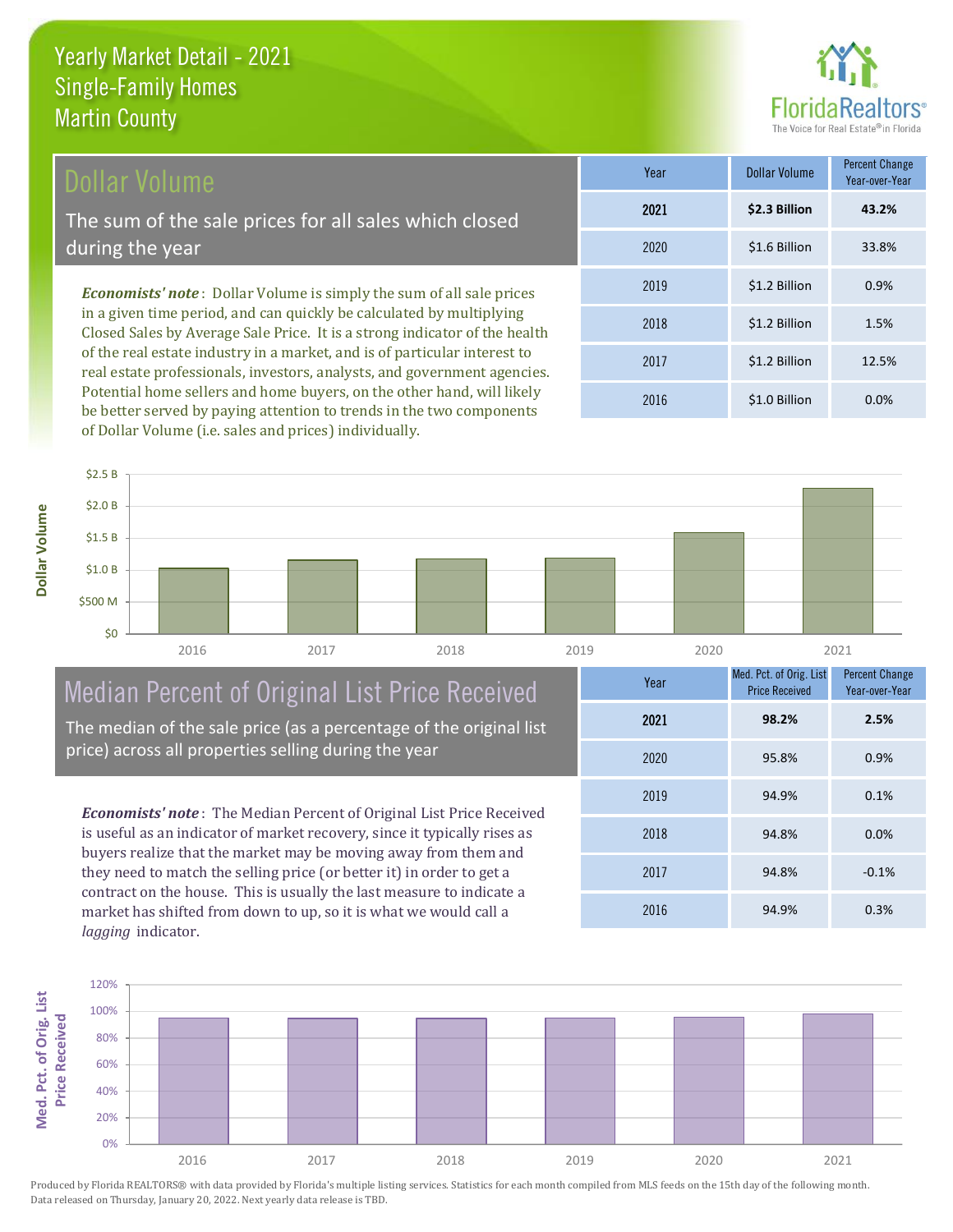

# Median Time to Contract

The median number of days between the listing date and contract date for all Closed Sales during the year

*Economists' note* : Like Time to Sale, Time to Contract is a measure of the length of the home selling process calculated for sales which closed during the year. The difference is that Time to Contract measures the number of days between the initial listing of a property and the signing of the contract which eventually led to the closing of the sale. When the gap between Median Time to Contract and Median Time to Sale grows, it is usually a sign of longer closing times and/or declining numbers of cash sales.

| Year | <b>Median Time to</b><br>Contract | <b>Percent Change</b><br>Year-over-Year |
|------|-----------------------------------|-----------------------------------------|
| 2021 | 15 Days                           | $-61.5%$                                |
| 2020 | 39 Days                           | $-25.0%$                                |
| 2019 | 52 Days                           | 4.0%                                    |
| 2018 | 50 Days                           | 0.0%                                    |
| 2017 | 50 Days                           | 6.4%                                    |
| 2016 | 47 Days                           | $-9.6%$                                 |



# Median Time to Sale

**Median Time to Sale**

**Median Time to Sale** 

The median number of days between the listing date and closing date for all Closed Sales during the year

*Economists' note* : Time to Sale is a measure of the length of the home selling process, calculated as the number of days between the initial listing of a property and the closing of the sale. *Median* Time to Sale is the amount of time the "middle" property selling this month was on the market. That is, 50% of homes selling this month took *less* time to sell, and 50% of homes took *more* time to sell. Median Time to Sale gives a more accurate picture than Average Time to Sale, which can be skewed upward by small numbers of properties taking an abnormally long time to sell.

| Year | <b>Median Time to Sale</b> | <b>Percent Change</b><br>Year-over-Year |
|------|----------------------------|-----------------------------------------|
| 2021 | 60 Days                    | $-29.4%$                                |
| 2020 | 85 Days                    | $-12.4%$                                |
| 2019 | 97 Days                    | 5.4%                                    |
| 2018 | 92 Days                    | $-1.1%$                                 |
| 2017 | 93 Days                    | $-4.1%$                                 |
| 2016 | 97 Days                    | $-1.0%$                                 |

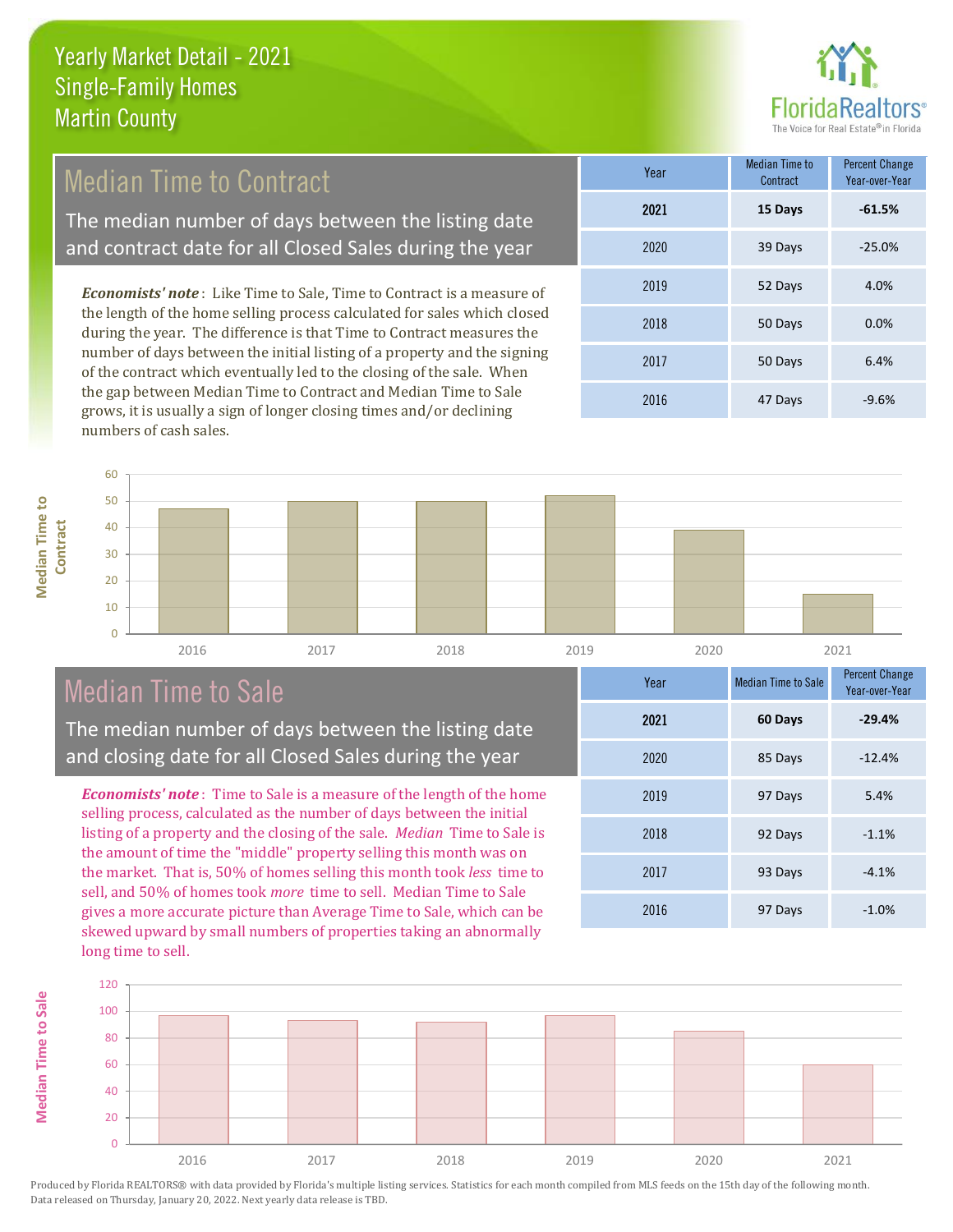

| <b>New Pending Sales</b>                                                                                                                  | Year | <b>New Pending Sales</b> | <b>Percent Change</b><br>Year-over-Year |
|-------------------------------------------------------------------------------------------------------------------------------------------|------|--------------------------|-----------------------------------------|
| The number of listed properties that went under                                                                                           | 2021 | 2,895                    | $-1.9%$                                 |
| contract during the year                                                                                                                  | 2020 | 2,952                    | 17.7%                                   |
| <b>Economists' note:</b> Because of the typical length of time it takes for a                                                             | 2019 | 2,508                    | 2.6%                                    |
| sale to close, economists consider Pending Sales to be a decent<br>indicator of potential future Closed Sales. It is important to bear in | 2018 | 2.444                    | $-7.1%$                                 |
| mind, however, that not all Pending Sales will be closed successfully.                                                                    | 2017 | 2022                     | $\cap$ $\cap$ <sup>0</sup>              |

So, the effectiveness of Pending Sales as a future indicator of Closed Sales is susceptible to changes in market conditions such as the availability of financing for homebuyers and the inventory of distressed properties for sale.

2017 2,632 0.0% 2016 2,632 -8.1%



# New Listings

The number of properties put onto the market during the year

*Economists' note* : New Listings tend to rise in delayed response to increasing prices, so they are often seen as a lagging indicator of market health. As prices rise, potential sellers raise their estimations of value—and in the most recent cycle, rising prices have freed up many potential sellers who were previously underwater on their mortgages. Note that in our calculations, we take care to not include properties that were recently taken off the market and quickly relisted, since these are not really *new* listings.



Produced by Florida REALTORS® with data provided by Florida's multiple listing services. Statistics for each month compiled from MLS feeds on the 15th day of the following month. Data released on Thursday, January 20, 2022. Next yearly data release is TBD.

**New Listings**

**Year** New Listings Percent Change

3,149 -5.2% Year-over-Year 2021 **2,874** 2016 3,164 3.9% 2017 3,320 4.9% 2019 3,184 1.1% **-8.1%** 2020 3,126 -1.8% 2018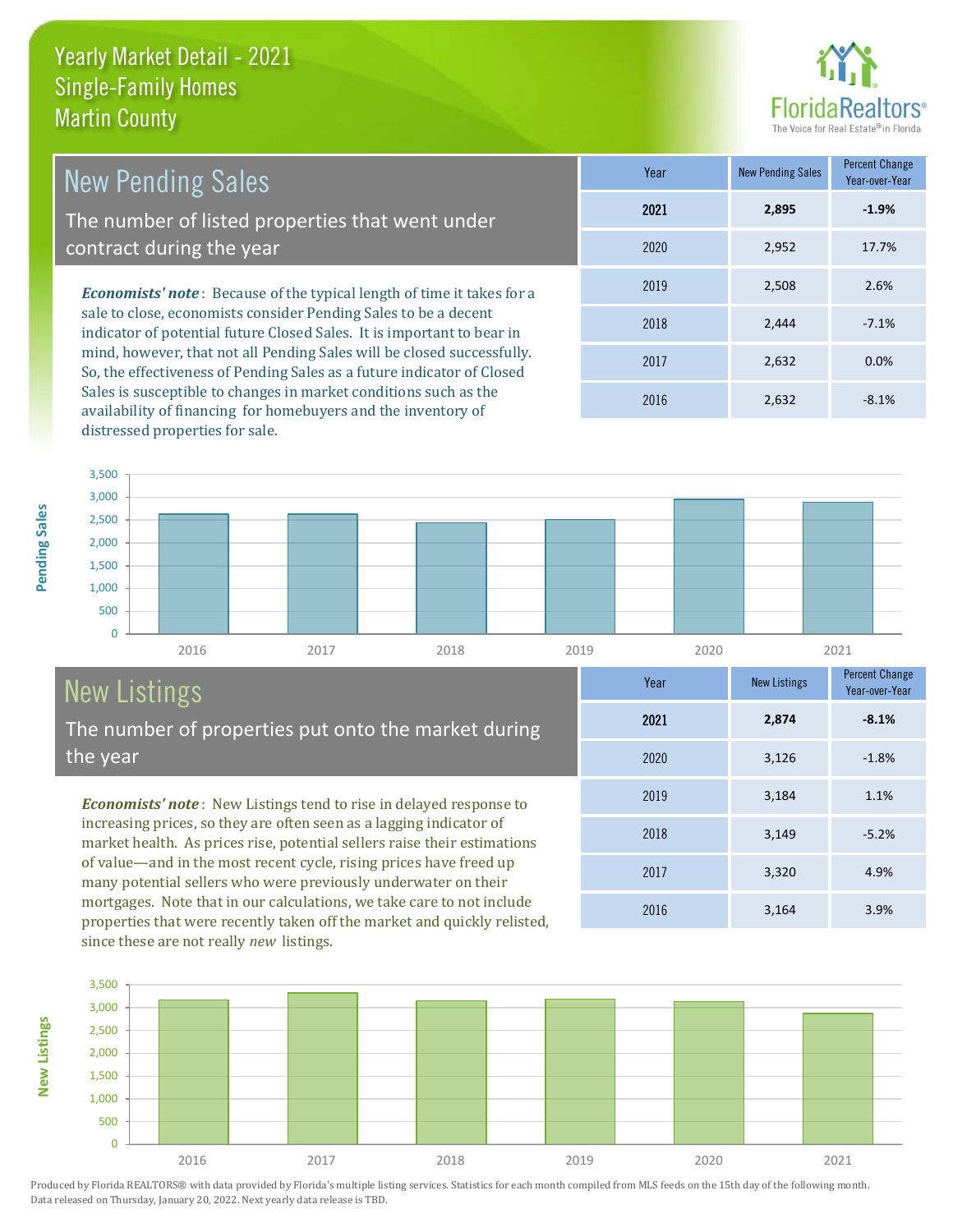

*Economists' note* : There are a number of ways to define and calculate Inventory. Our method is to simply count the number of active listings on the last day of the year, since it is the most current. Inventory rises 2019 902 Inventory (Active Listings) The number of property listings active at the end of the year

when New Listings are outpacing the number of listings that go offmarket (regardless of whether they actually sell). Likewise, it falls when New Listings aren't keeping up with the rate at which homes are going off-market.

| Year | Inventory | Percent Change<br>Year-over-Year |
|------|-----------|----------------------------------|
| 2021 | 175       | $-64.3%$                         |
| 2020 | 490       | $-45.7%$                         |
| 2019 | 902       | $-4.8%$                          |
| 2018 | 947       | 2.4%                             |
| 2017 | 925       | $-7.3%$                          |
| 2016 | 998       | 7.4%                             |



# Months Supply of Inventory (Year-End) An estimate of the number of months it will take to deplete the current Inventory given recent sales rates

*Economists' note* : MSI is a useful indicator of market conditions. The benchmark for a balanced market (favoring neither buyer nor seller) is 5.5 months of inventory. Anything higher is traditionally a buyers' market, and anything lower is a sellers' market. There is no single accepted way of calculating MSI. A common method is to divide current Inventory by the most recent month's Closed Sales count, but this count is a usually poor predictor of future Closed Sales due to seasonal cycles. To eliminate seasonal effects, we use the 12-month average of monthly Closed Sales instead.

| Year | <b>Months Supply</b> | <b>Percent Change</b><br>Year-over-Year |
|------|----------------------|-----------------------------------------|
| 2021 | 0.8                  | $-63.6%$                                |
| 2020 | 2.2                  | $-51.1%$                                |
| 2019 | 4.5                  | $-4.3%$                                 |
| 2018 | 4.7                  | 4.4%                                    |
| 2017 | 4.5                  | $-10.0%$                                |
| 2016 | 5.0                  | 11.1%                                   |



**Inventory**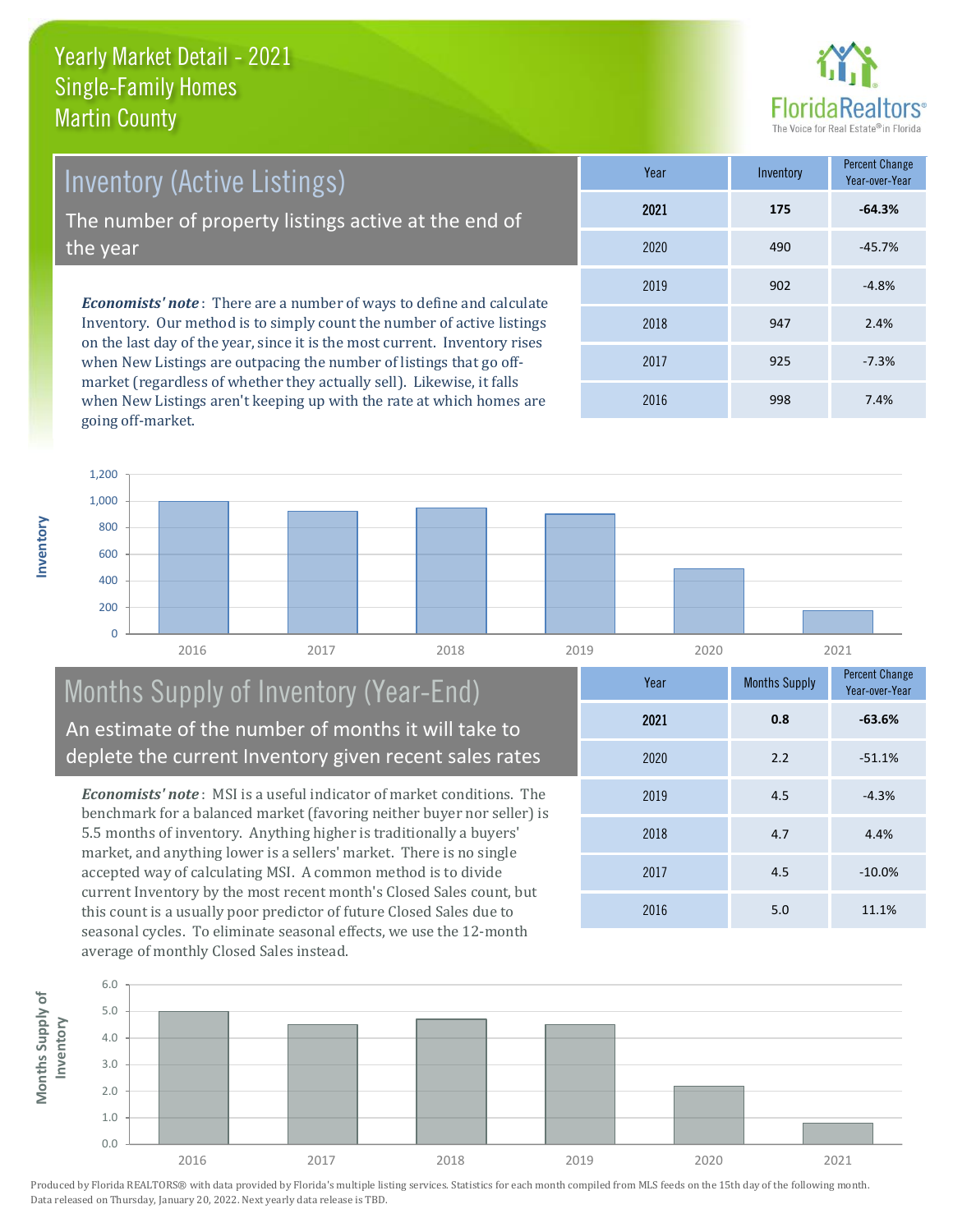

Closed Sales by Sale Price The number of sales transactions which closed during the year

*Economists' note* : Closed Sales are one of the simplest—yet most important—indicators for the residential real estate market. When comparing Closed Sales across markets of different sizes, we recommend comparing the percent changes in sales rather than the number of sales.

| Sale Price            | <b>Closed Sales</b> | <b>Percent Change</b><br>Year-over-Year |
|-----------------------|---------------------|-----------------------------------------|
| Less than \$50,000    | 4                   | 100.0%                                  |
| $$50,000 - $99,999$   | 5                   | 25.0%                                   |
| $$100,000 - $149,999$ | 12                  | $-73.9%$                                |
| $$150,000 - $199,999$ | 76                  | $-26.9%$                                |
| \$200,000 - \$249,999 | 139                 | $-34.4%$                                |
| \$250,000 - \$299,999 | 200                 | $-36.5%$                                |
| \$300,000 - \$399,999 | 582                 | $-8.8%$                                 |
| \$400,000 - \$599,999 | 756                 | 2.7%                                    |
| \$600,000 - \$999,999 | 622                 | 73.3%                                   |
| \$1,000,000 or more   | 402                 | 68.2%                                   |



## Median Time to Contract by Sale Price The median number of days between the listing date and contract date for all Closed Sales during the year

*Economists' note* : Like Time to Sale, Time to Contract is a measure of the length of the home selling process calculated for sales which closed during the year. The difference is that Time to Contract measures the number of days between the initial listing of a property and the signing of the contract which eventually led to the closing of the sale. When the gap between Median Time to Contract and Median Time to Sale grows, it is usually a sign of longer closing times and/or declining numbers of cash sales.

| <b>Sale Price</b>     | <b>Median Time to</b><br>Contract | <b>Percent Change</b><br>Year-over-Year |
|-----------------------|-----------------------------------|-----------------------------------------|
| Less than \$50,000    | 129 Days                          | $-32.1%$                                |
| \$50,000 - \$99,999   | 63 Days                           | $-14.9%$                                |
| $$100,000 - $149,999$ | 47 Days                           | 422.2%                                  |
| $$150,000 - $199,999$ | 10 Days                           | $-56.5%$                                |
| \$200,000 - \$249,999 | 12 Days                           | $-64.7%$                                |
| \$250,000 - \$299,999 | 18 Days                           | $-35.7%$                                |
| \$300,000 - \$399,999 | 14 Days                           | $-64.1%$                                |
| \$400,000 - \$599,999 | 12 Days                           | $-66.7%$                                |
| \$600,000 - \$999,999 | 18 Days                           | $-73.9%$                                |
| $$1$ 000 000 or more  | סעבם 77                           | -74 204                                 |

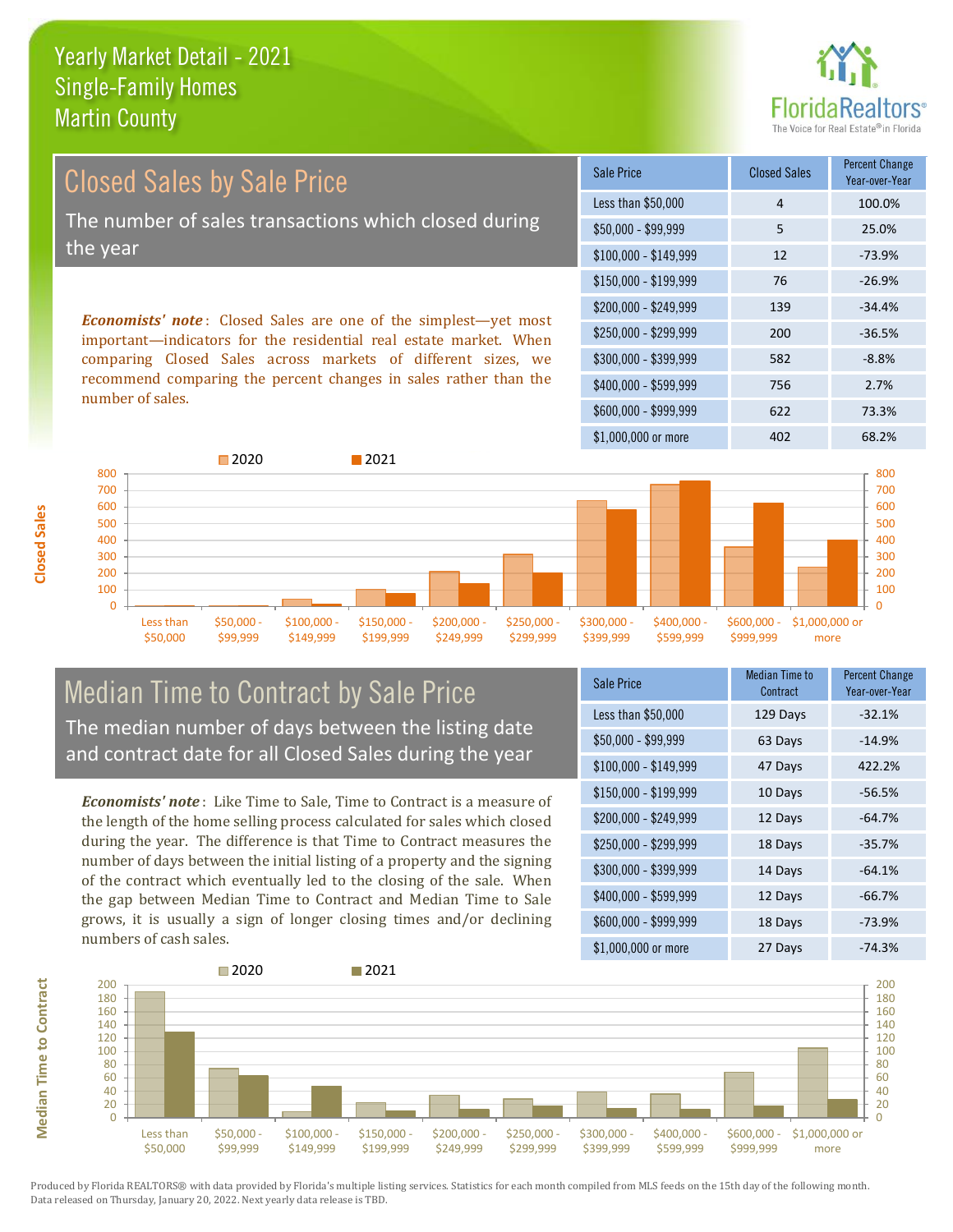

# New Listings by Initial Listing Price

The number of properties put onto the market during the year

*Economists' note:* New Listings tend to rise in delayed response to increasing prices, so they are often seen as a lagging indicator of market health. As prices rise, potential sellers raise their estimations of value—and in the most recent cycle, rising prices have freed up many potential sellers who were previously underwater on their mortgages. Note that in our calculations, we take care to not include properties that were recently taken off the market and quickly relisted, since these are not really *new* listings.

| <b>Initial Listing Price</b> | <b>New Listings</b> | <b>Percent Change</b><br>Year-over-Year |
|------------------------------|---------------------|-----------------------------------------|
| Less than \$50,000           | 0                   | $-100.0%$                               |
| $$50,000 - $99,999$          | $\mathcal{P}$       | 0.0%                                    |
| $$100,000 - $149,999$        | 7                   | $-81.6%$                                |
| \$150,000 - \$199,999        | 67                  | $-44.6%$                                |
| \$200,000 - \$249,999        | 123                 | $-39.7%$                                |
| \$250,000 - \$299,999        | 209                 | $-40.5%$                                |
| \$300,000 - \$399,999        | 559                 | $-17.7%$                                |
| \$400,000 - \$599,999        | 785                 | $-13.5%$                                |
| \$600,000 - \$999,999        | 651                 | 35.9%                                   |
| \$1,000,000 or more          | 471                 | 40.6%                                   |



### Inventory by Current Listing Price The number of property listings active at the end of the year

*Economists' note* : There are a number of ways to define and calculate Inventory. Our method is to simply count the number of active listings on the last day of the year, since it is the most current. Inventory rises when New Listings are outpacing the number of listings that go offmarket (regardless of whether they actually sell). Likewise, it falls when New Listings aren't keeping up with the rate at which homes are going off-market.

| <b>Current Listing Price</b> | Inventory     | Percent Change<br>Year-over-Year |
|------------------------------|---------------|----------------------------------|
| Less than \$50,000           | 0             | N/A                              |
| $$50,000 - $99,999$          | 0             | $-100.0%$                        |
| $$100,000 - $149,999$        | 0             | $-100.0%$                        |
| $$150,000 - $199,999$        | $\mathbf{1}$  | $-92.3%$                         |
| \$200,000 - \$249,999        | $\mathcal{P}$ | $-89.5%$                         |
| \$250,000 - \$299,999        | 8             | $-73.3%$                         |
| \$300,000 - \$399,999        | 21            | $-76.9%$                         |
| \$400,000 - \$599,999        | 29            | $-73.6%$                         |
| \$600,000 - \$999,999        | 51            | $-47.4%$                         |
| \$1,000,000 or more          | 63            | $-48.4%$                         |



Produced by Florida REALTORS® with data provided by Florida's multiple listing services. Statistics for each month compiled from MLS feeds on the 15th day of the following month. Data released on Thursday, January 20, 2022. Next yearly data release is TBD.

**Inventory**